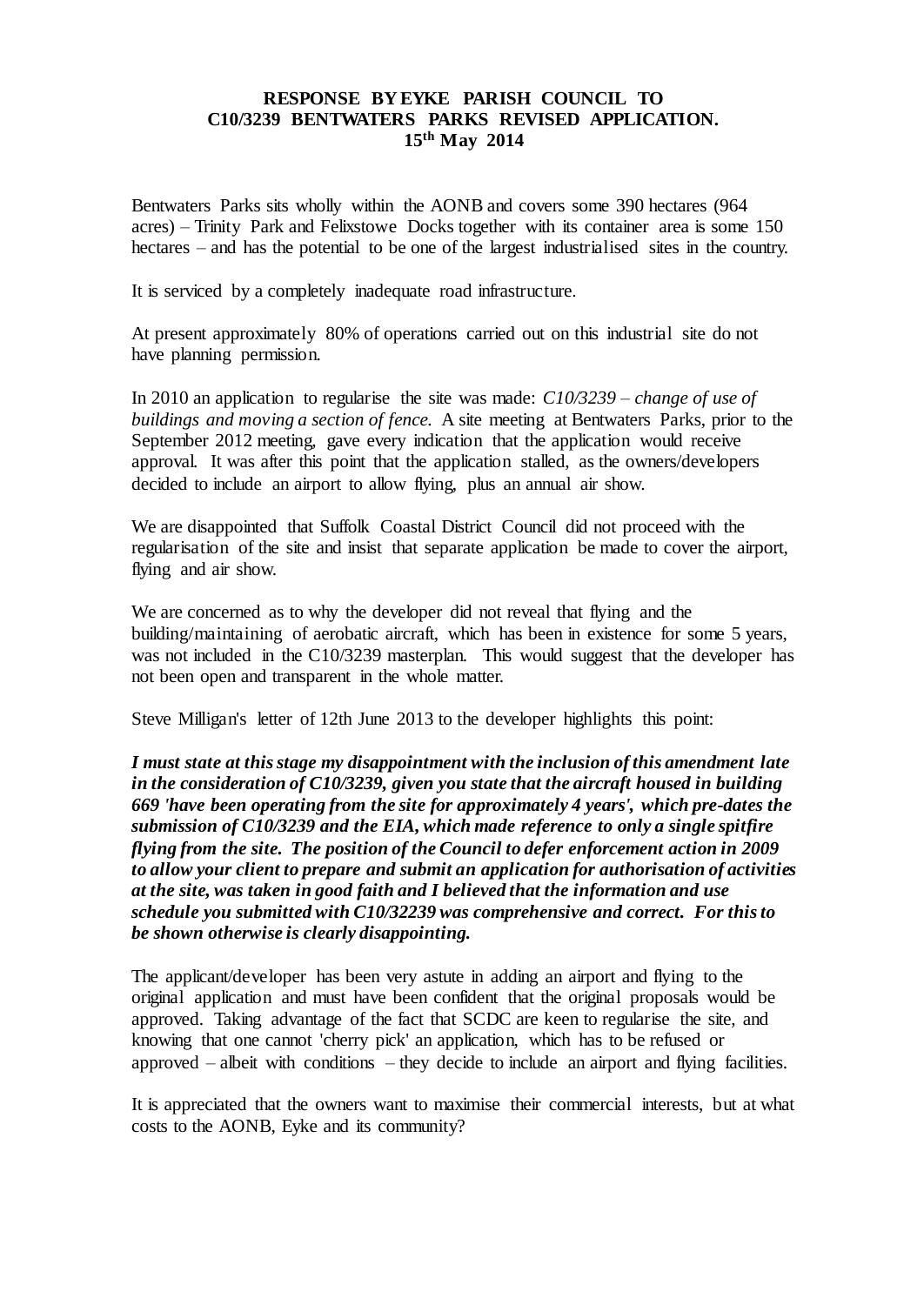## **115 and 116 in NPPF states:**

*Great weight should be given to conserving landscape and scenic beauty in National Parks, the Broads and Areas of Outstanding Natural Beauty, which have the highest status of protection in relation to landscape and scenic beauty. The conservation of wildlife and cultural heritage are important considerations in all these areas, and should be given great weight in National Parks and the Broads.*

*1. Planning permission should be refused for major developments in these designated areas except in exceptional circumstances and where it can be demonstrated they are in the public interest. Consideration of such applications should include an assessment of:-*

*2. The need for the development, including in terms of any national considerations, and the impact of permitting it, or refusing it, upon the local community*

*3. The cost of, and scope for, developing elsewhere outside the designated area, or meeting the need for it in some other way, and*

*Any detrimental effect on the environment, the landscape and recreational opportunities, and the extent to which that could be moderated.*

The developer/owners appear to want to dismiss the planning inspector's report as being no longer relevant; however, the refusal of the airport was, among other issues, based on the AONB and the inadequate infrastructure and this has not changed.

**On 31st July 1999 HM Government Planning Inspector George Mapson stated 'The use of the former RAF Bentwaters base for civil aviation is unacceptable' He also stated there was 'a lack of a realistic or effective strategy for imposing controls over aircraft movements and ground based activities.' We believe this remains true today, and SCDC have indicated that enforcement of limits is extremely difficult.**

## **Vol 3 page 127 – sections 7.5.19/20**

**This relates to business flying and says that 10 business flights per month are to be expected; these flight figures are not included in the 960 associated aerobatic flying. Pilots are required to log flight plans and flying in and out of Bentwaters would require permission and no doubt landing fees, and as such would come under the rules and regulations of the Civil Aviation Authority. This would make Bentwaters a commercial airport.**

There has been no prediction of traffic that will be generated by an annual air show; indeed, at a parish council meeting with the developer's agent, the agent stated that they do need planning permission to have an annual air show.

## **Lowestoft air show attracted 340,000 visitors; Clacton air show 140,000; Bournemouth air show in 2009 – 1,344,000.**

**It is not an overstatement to estimate that the Bentwaters Air Show would attract some 50,000 vehicles which can only be detrimental to the AONB and certainly to the village of Eyke and the principle of the "Quiet Lanes" initiative.**

The 28 day rule should not be used to circumvent planning permission and because of the abuse of this rule, the Government are considering changing it. To have an air show, with its vehicular impact on the local area will be seriously detrimental to the AONB and surely an abuse of this rule.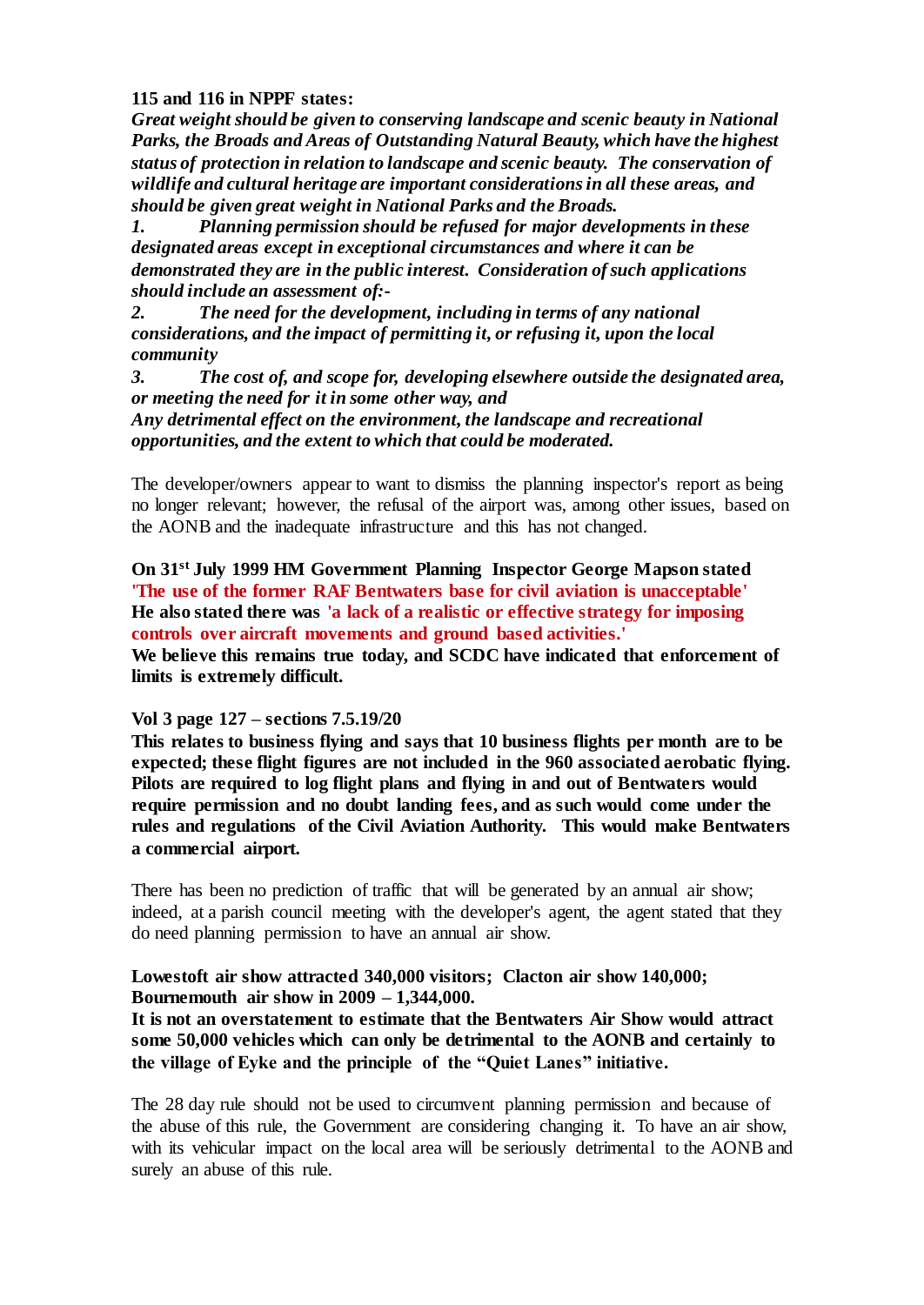What is being proposed will have a major impact which will irrevocably change the tranquillity of the area for ever.

When the owners/developers held Golf GTI days, they generated literally thousands of vehicles, which backed up from the A12 and through the village of Eyke – some 4 miles of stationary traffic – as you can imagine this caused total mayhem. An air show will subject this village to thousands of additional vehicles on an already totally inadequate road structure.

Part of the village does not have footpaths and pedestrians have to walk in the road with the traffic.



With the development of Rendlesham and the irregular operations at Bentwaters Parks, the quality of life for the villagers of Eyke has been greatly diminished. We accept that it is a changing world, but must it be so brutal in destroying the tranquillity of this area? Does SCDC not care about, or even consider, what is happening to Eyke, its community and the AONB? What will be left for future generations?

To quote jobs as a reason for development cannot be accepted, as this area has one of the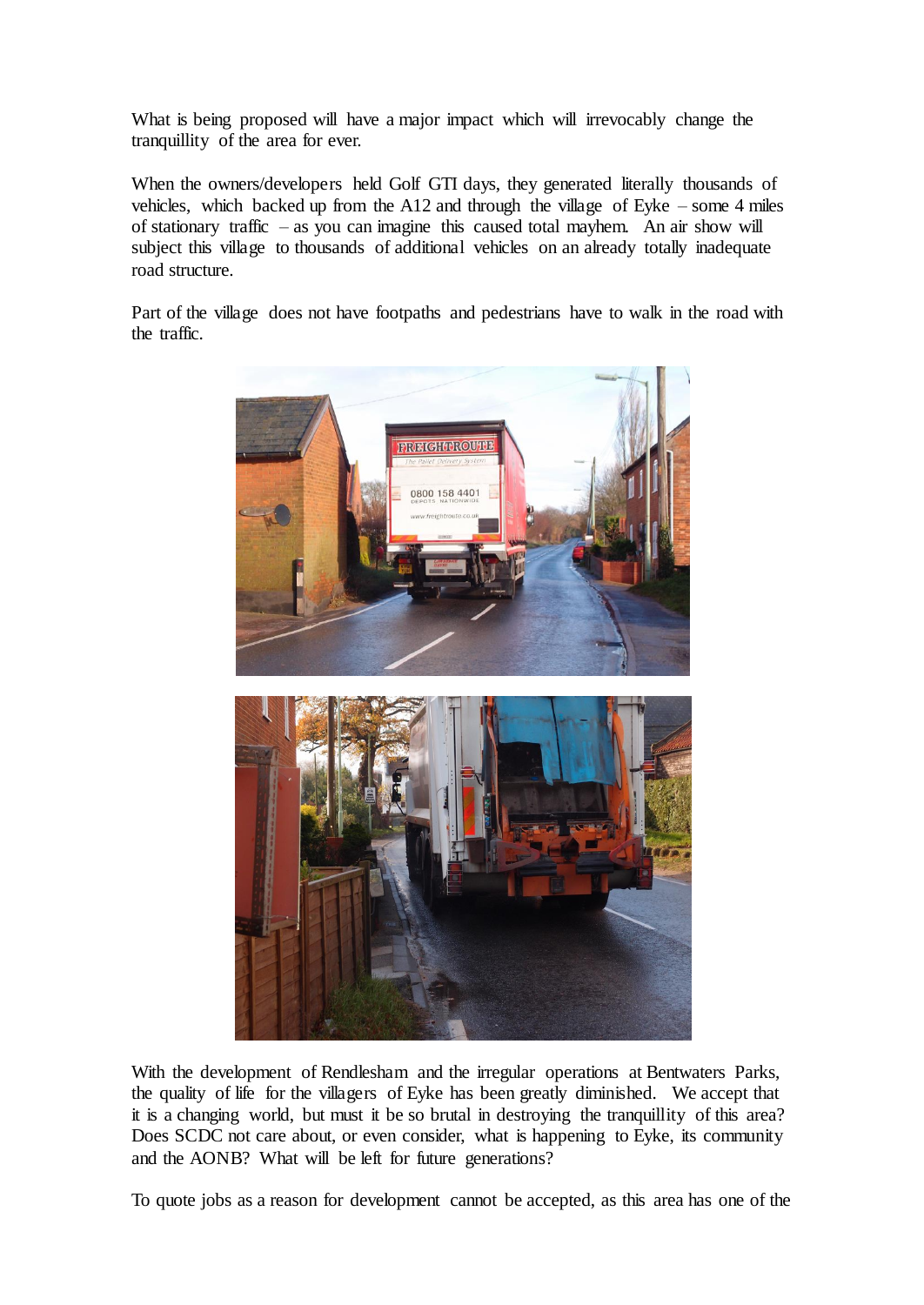highest employment levels in the country. If allowed, this application will create considerable wealth for a few individuals, but at the expense of the serenity of the AONB as well as the surrounding area. The approval of flying and air shows is incompatible with and unacceptable to the AONB.

Many of the operations at Bentwaters have been relocations of businesses sited from elsewhere, for example Woodbridge, allowing land to be used for housing development. Since the original application, there have been more operations established, possibly with – or without- planning permission. Clearly this is having the effect of creating more traffic through Eyke.

Suffolk is largely a rural and farming community, generating some £400 million to the local economy from field to table. There is now great pressure to urbanise and industrialise Suffolk, but at what cost to the AONB and its surrounding areas?

The flying of the Spitfire has been accepted but is the establishment of an airport, flying club and their associated facilities just the beginning of, perhaps, unstated ambitions?

The approval of 960 aircraft movements per year, together with 'business' flying, will be the start of a **commercial airport.** What would SCDC do if this increased to 5000, when they have been already woefully inadequate with any enforcement issues on this site?

The permission to fly in principle will make it easier to increase greatly flying levels in future, with, or without, necessary planning applications.

**As one cannot select only parts of an application, the approval of an airport and flying would be entirely inappropriate and out of keeping with the principles of the AONB. It would be detrimental to the village of Eyke and quality of life of its residents. The inclusion of flying should be removed and subject to a separate planning application. Therefore, we request that the application be refused.**